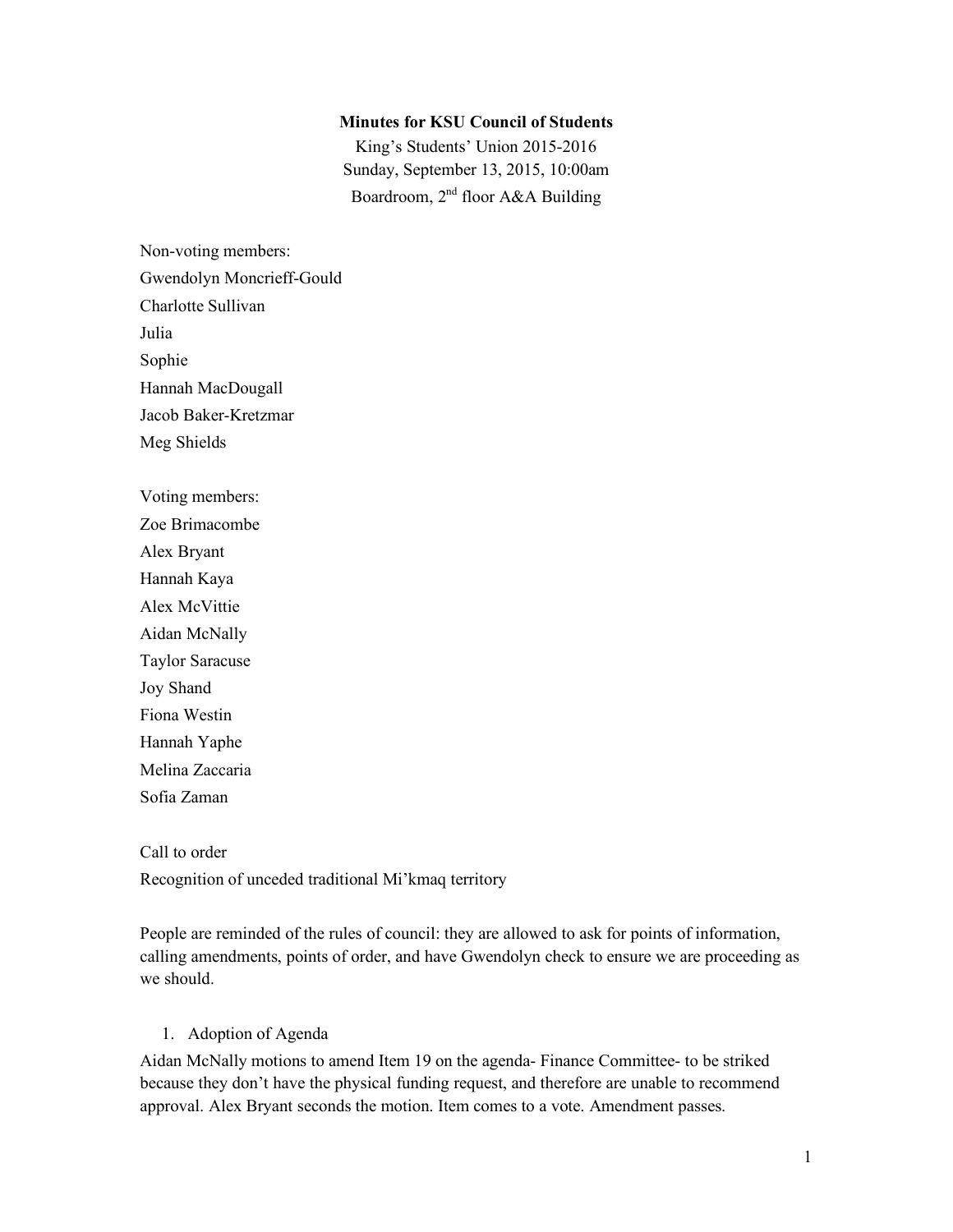Taylor Saracuse asks if there is an ability to make an omnibus. Aidan replies that it will be possible later in the meeting.

2. Approval of Minutes from May 31st, 2015

The only amendments to the minutes were typos, Sofia says.

*Reports of councillors and the executive (approximately 45 minutes)*

3. Oral Reports and Goals of Councillors

Melina Zaccaria spoke with Angela, the president of DASS, and she wants to bring the heads of the upper year societies into DASS. It would be a little funky for one King's person to bring all of this to Dal alone, so more people should get involved with that.

Hannah Yaphe went to the "Ask an Upper Year" session, and is very excited about the new science students at King's.

Taylor Saracuse says this was a good summer for us in a lot of ways. There were some very positive developments at the BOG meeting in June, mainly to do with board transparency insofar as there is a motion to open the board meetings and what that might look like. How much we can bring this to public attention is still unclear. There was an interesting talk about tuition, with people asking some brilliant questions like: "If we were to lower tuition, would that increase enrollment?" Cool accessibility things have happened over the summer- walls have been knocked down to allow wheelchair access to the Wardroom and other places around campus. The gym has new policies to lower the intimidation level for people- no bullying policy as well as a music policy, but Taylor is not sure if the music policy has been revoked or not since the signage is gone. He also hosted the frosh leader party and he wants to thank the frosh leaders for being amazing, positive, and respectful.

Fiona says the DSS has been amazing this summer. The turnout has been great at events. The DSS frosh BBQ made lots of people come out. They also got lockers for day students with locks, for first year day students primarily. They sponsored the frosh van, as well as a dinner and breakfast during frosh week. The DSS also came out at the society fair and that went well too. Unfortunately they weren't able to have Maritime Night during frosh week, but that'll come later this semester. Elections for first year rep and member at large are the week of the 21st of September. Our elections are the week after that. Joy will give more information on this.

Joy doesn't have much to add, but October 7th is the tentative date for the Fall GM. There is interest for first year rep already. Joy was blown away by the attendance and how many people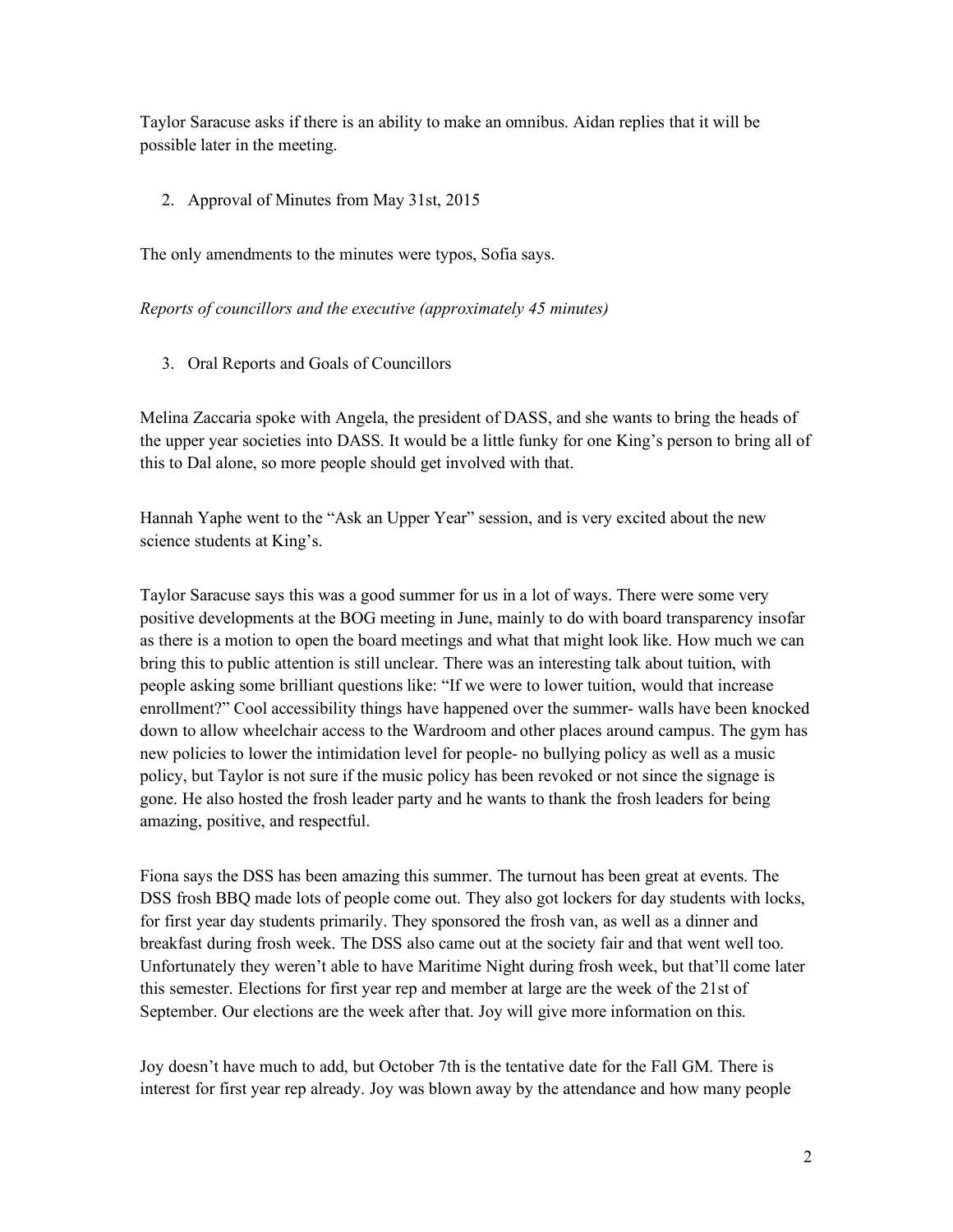seemed excited to be at King's and take part in campus life. There is a big plan for the semester: trivia, trying to have Maritime Night, a pool tournament, and trying to do a trip to the Annapolis Valley. Joy is very happy with how frosh week went.

Zoe does her report later than scheduled because she set her alarm wrong. She went to the Senate Disciplinary Committee a lot this summer, and she would love to talk about it with people who show some interest. She attended the Finance and Audit Committee in Aidan's place. She did not understand much of it, but a lot of thought is being put into stopping a huge deficit from coming back to King's again. Zoe is also in the College Task Force. She went to a couple of meetings that dealt with the financial future of the college. It is a challenge to make headway for students but they are hoping to move the conversation toward student needs as much as possible, and how students can't actually afford increasing fees. That being said, there have been many interesting projects there that she will discuss when things are less confidential. The equity report at the BOG meeting is important. Gender inclusive washroom signage has been brought up. Kim Kierans is looking at sign options and wants to consult the students. The equity committee is running a gender sensitivity workshop in the fall. They will also lay down faculty bylines for pronoun and preferred name use, content warnings on things, etc. Better access to mental health services for faculty and staff is also getting some traction. Events for African Heritage Month are in the works as well. At the board meeting, Neil Cooper mentioned gender neutral washrooms in the gym as well. There was an honest and productive conversation on open board meetings. They talked about the issue for close to an hour, with many allies in the room that were unexpected. Things started by being met with hostility, but by the end people were feeling it. Board members said it was inevitable. The MJJD is also exciting- a new program to attract a handful of students. Good for media law or journalists specializing in legal issues. Zoe attended It's No Secret meetings over the summer as well.

Aidan adds an internal update, saying Dorota Glowacka worked a lot on equity meetings and partnered with South House on this. She is a great example of how students and faculty can work together to achieve the same goals. Melina brings up working with aboriginal people, as she went to a meeting over the summer and met someone interested in Mi'Kmaq issues in Nova Scotia. This person talked about doing a documentary at some point. Taylor brought up the new sexual assault help line. Alex McVittie says there was a meeting where there was a one time surplus for health services at Dal and they had to determine where it went- most went to the Dal sexual assault help line and for training for the volunteers that work there. It is doing great work and the DSU has worked hard to get it off the ground. Alex Bryant mentions that we're excited about that project and it's open to King's students to volunteer and access it. We talked about supporting them adequately but we can't make a sizable contribution that would make a dent, however we can provide them with help, bulk coffee, space for training, etc. We've been in contact a fair bit with the DSU.

4. Reports of the Executive Committee (attached)

 4.1 Report of the President See attached.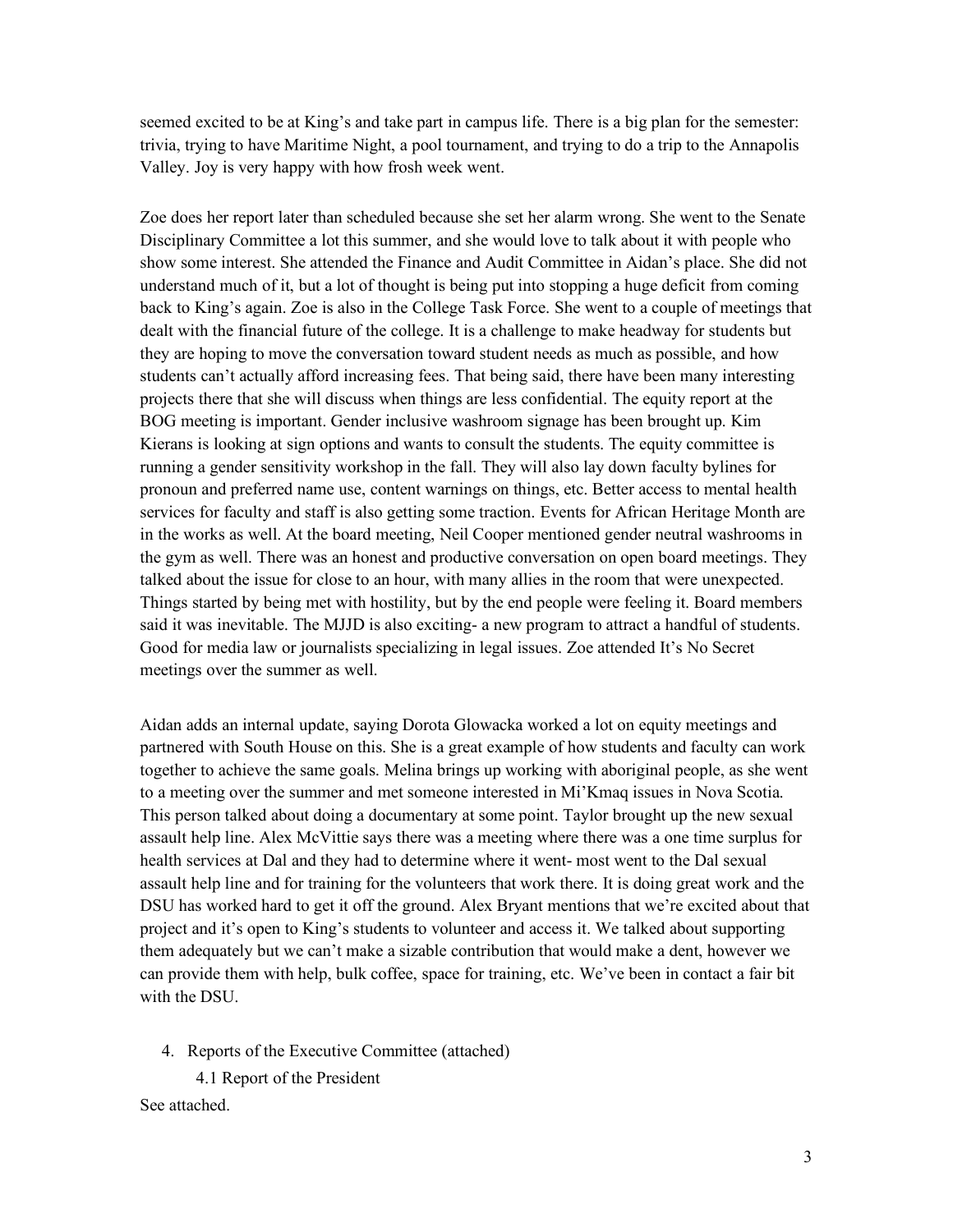Zoe Brimacombe enters the meeting (10:30).

Sam asks if any students sat on the Tuition Committee this year. Alex Bryant replies that there is a board member, the board chair, George Cooper, the director of journalism, and the director of FYP on the committee, but no students. Melina asks where faculty stands on the tuition committee decisions. Alex Bryant says they have not been consulted on it yet. They are going to talk about it soon. Anything before this weekend has been totally confidential. This is literally the first time they've been able to vaguely say what they've been working on. There is a sense that faculty that values their position at King's won't be interested in a tuition increase that would impede people's ability to come to the school and jeopardize the financial ability of the school. Taylor points out that there was a response to the letter the board sent to Kelly Regan that should be made public because it is horrible, and at best a vapid waste of time. Kelly let us know that many universities are considering using Bill 100 after LAE said they didn't expect anyone to pursue it because it was a "last ditch" resort. Jacob Baker-Kretzmar asks if there is anything in the university bylaws that specifies that board meetings are closed to the public. Alex Bryant says he doesn't think so, but they just want to make sure that's the case. Is there a plan to organize student attendance? Not yet, but if things go well the next board meeting we have could be open. Sam asks who the proposal for the \$1000 tuition increase was put forward by. Alex Bryant says it's confidential. Julia asks who the committee is comprised of. Alex answers: two BOG members, the chair of the board, the university president, the directors of journalism and FYP, and himself.

4.2 Report of the Vice-President (Student Life)

See attached.

Taylor asks what the CMP is, and Alex Bryant explains that if for example we got rid of the driveway and replaced it with grass in the quad, then they would do it. They take care of anything that has to do with changing the layout of campus, how to pay for that, etc. Huge big picture 20 year plan on campus.

4.3 Report of the Vice-President (Financial)

See attached.

4.5 Report of the Vice-President (External)

See attached.

4.5 Report of the Vice-President (Communications)

See attached.

4.6 Report on the Environmental Affairs Committee

5. Action Items

*Items concerning society ratifications and seats on committees (approximately 20 minutes)*

1. BIRT Allie Graham Robin Brace and Meg Collins each receive a \$750 honorarium for their work as Orientation Week Coordinators for 2015.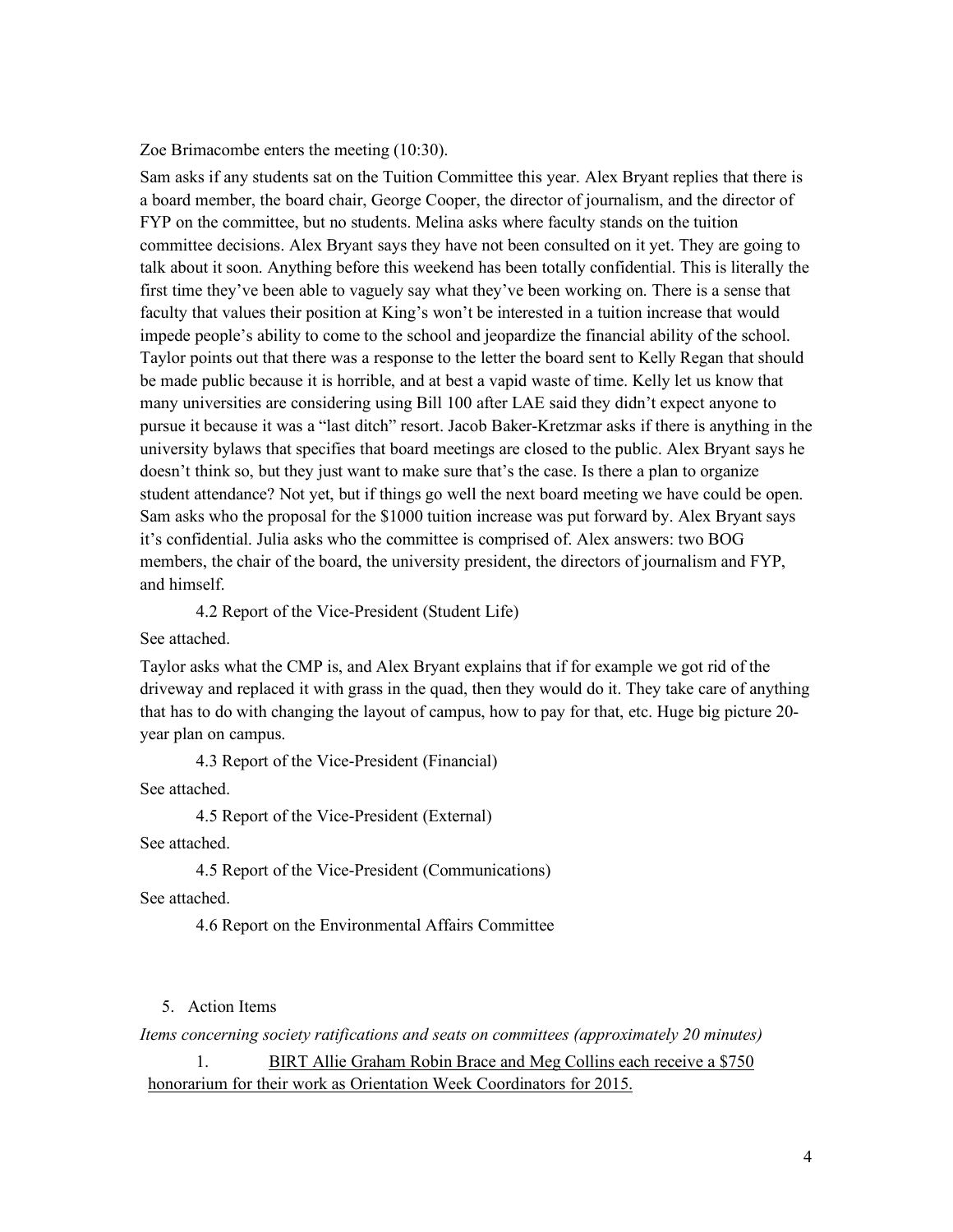#### *Moved by Alex Bryant*

Sofia is printing these reports right now but Alex Bryant says that the next (5.1 to 5.2) honoraria were already brought out. Quorum wasn't reached this summer but both of these have been passed already. These people have already been paid. This vote is required by procedure but is just ceremonial. Motion passes.

2. BIRT Carrie Deleskie and Leah Morris each receive an honorarium of \$300 for their work as Grad Week Coordinators for 2015.

## *Moved by Alex Bryant*

Alex Bryant says that the document they submitted is in the same form that the O week coordinators pursued. It has much to do with what we should improve in years to come. They had a 20 page report about the week and did it with cool formatting and stuff. They ran this week on a shoestring budget with 2 out of 3 coordinators, hired six months late, and they still did a great job. FVP will end up being the grad week hirer of coordinators from now on. Alex Bryant says that having the president supervise has been to the detriment of the coordination. Motion passes.

# 3. BIRT Alex Bryant receive an honorarium of \$750 for his work as President in the 2015 Summer Term.

## *Moved by Aidan McNally*

Aidan says that a couple of years ago there was allocation for summer honoraria for union executives. It makes sense because while we go on vacation, the university committees continue to meet and have student representatives. Alex Bryant took over many of Aidan's responsibilities and oversaw O week with Alex McVittie, and a lot goes on in the summer that we should recognize. Alex Bryant says that the chair and him are going to talk about executive honoraria and how they're paid out soon. It seems to him a bit odd that we vote on whether or not we pay people at council and talk about whether we should be paying honoraria that helps to make people make rent. Every year on the council has started with the summer report and how people have no money and that impedes the accessibility of positions. Hannah Yaphe is confused about the amount because the agenda says \$750 but Aidan just said \$1500. Aidan says we are voting on the latter amount, but that's the overall amount, so the second half hasn't been released yet. We are approving \$1500 in total. Motion passes.

## 4. BIRT Alex McVittie receive an honorarium of \$500 for her work as Student Life Vice President.

## *Moved by Alex Bryant*

Alex McVittie was away on and off over the summer but she did a ton of work either way and helped Alex Bryant not have to be constantly busy. She sat on many committees and attended many It's No Secret events. She was invaluable. Again, the total amount is \$1000 and we're approving half. Motion passes.

5. BIRT SNARC Society receive \$50.00 in contingent funding to purchase a bouquet of flowers for FYP section coordinators that have included texts in their section written by "non white dude authorial" voices.

 *Finance Committee recommends Approval*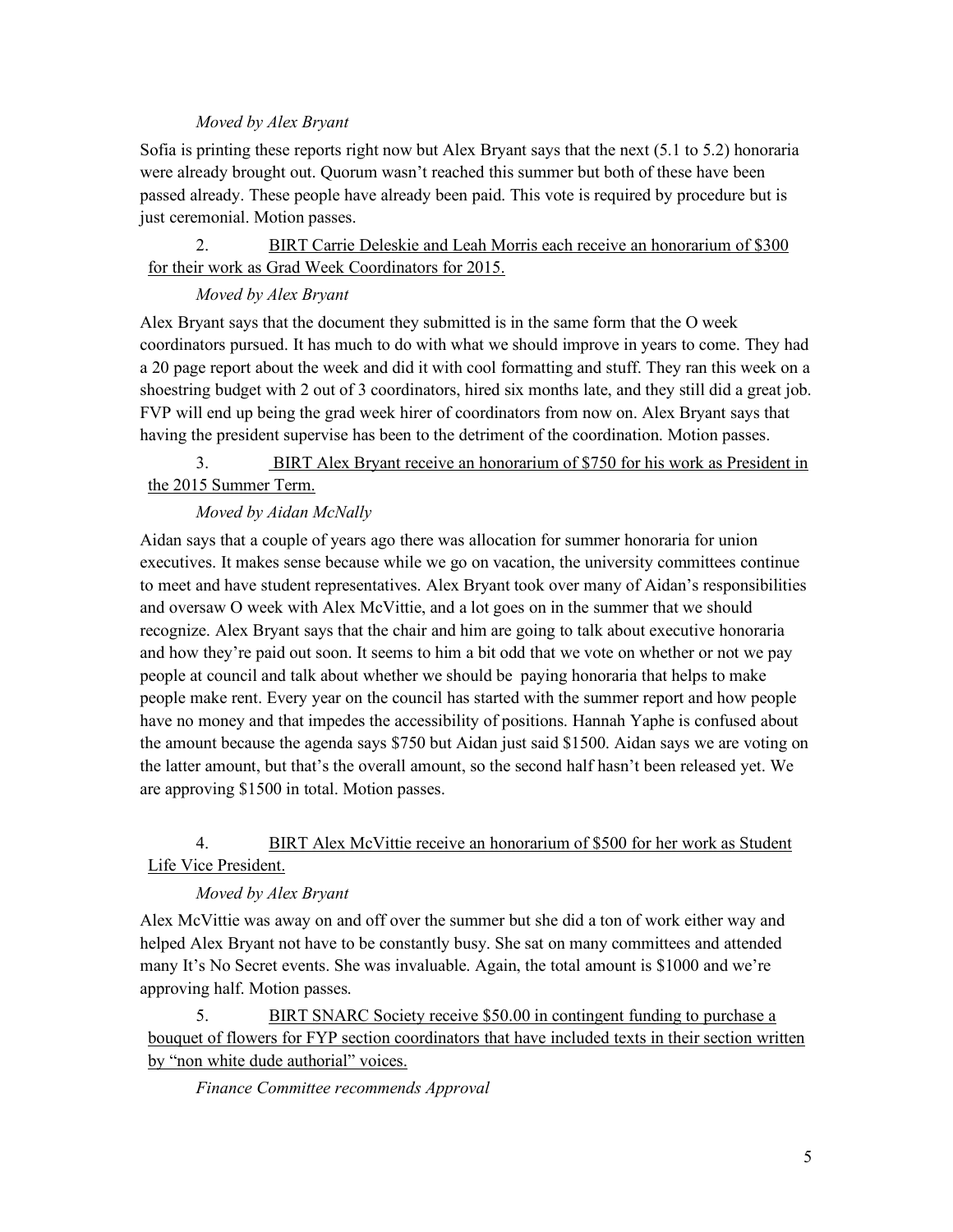Alex McVittie moves to omnibus items 5-15. These are all motions about society ratifications. Taylor Saracuse asks if he can abstain from one of the votes, and secondly about Loaded Ladle being separate. Aidan says it depends on whether he feels comfortable voting on it. Taylor seconds. Sam makes a point of order on that it's actually (7-19) on our agendas. Motion passes in omnibus.

## 6. BIRT Early Modern Studies Society receive \$405.26 in non-contingent funding to host the Babel Launch party on Oct. 1, 2015.

## *Finance Committee recommends Approval*

An amendment is made. The discussion at finance committee was about holding a social for the Babel launch- cheese, baguettes, and wine. Everything is specifically requested but they want to put the total up to \$450 to cover HST on some items, and if there are unexpected costs then the money can go to that. Amending 5.17 to strike out \$405.26 and insert \$450. The motion is amended. This is just for free copies of Babel to be given out, hosting a social to discuss EMSS in a discussion beyond the classroom, and to educate students. It's a social event at the beginning of the fall term to establish community ties. Motion passes.

# 7. BIRT King's Foreign Film Society receive \$315.00 in contingent funding to purchase shacks and video rental for seven movie screenings in the fall.

# *Finance Committee recommends Approval*

Wants \$315 to purchase snacks and video rentals this fall. Looking to fund regular screenings before the winter break. Goal to challenge folks through film and provide communal space and snacks. Asking for \$315 for cheese, baguettes, and video. This is 45\$ a meeting. Also this is contingent funding. Taylor says last term they didn't use all their money and in the future they hope that through better organization and support that they can do all seven meetings and are excited about this year. Motion passes. Taylor abstains.

8. BIRT The Arts Abstract receive \$120 in contingent funding to cover film and development costs for the camera in the wardroom project.

## *Finance Committee recommends Approval*

Society publishes a biweekly email newsletter to allow the King's community to know about arts events in the area. They were seeking funding about two years ago: Wardy camera installation, where they put film in a camera and tie it to a post in the Wardy so people can document their good times and interact with the space. Creates content for the arts abstract for people to interact with. Seeking funding for six rolls of film for a total of \$120. Seeking contingent funding. Jacob Baker-Kretzmar explains how it went two years ago and last year there were one or two. Very successful and took lots of photos. Photos mostly came out really well. He would love to do it again. Aidan asks Jacob Baker-Kretzmar what happens to the photos. They go on the Facebook page, get tweeted, used as headers in the newsletter and are under consideration for printing as well. They're thinking of doing a collage of some sort. The motion passes.

9. BIRT that the King's Foreign Film Society be re-ratified for the 2015-2016 academic year.

 *Moved by Alex McVittie* Motion passes.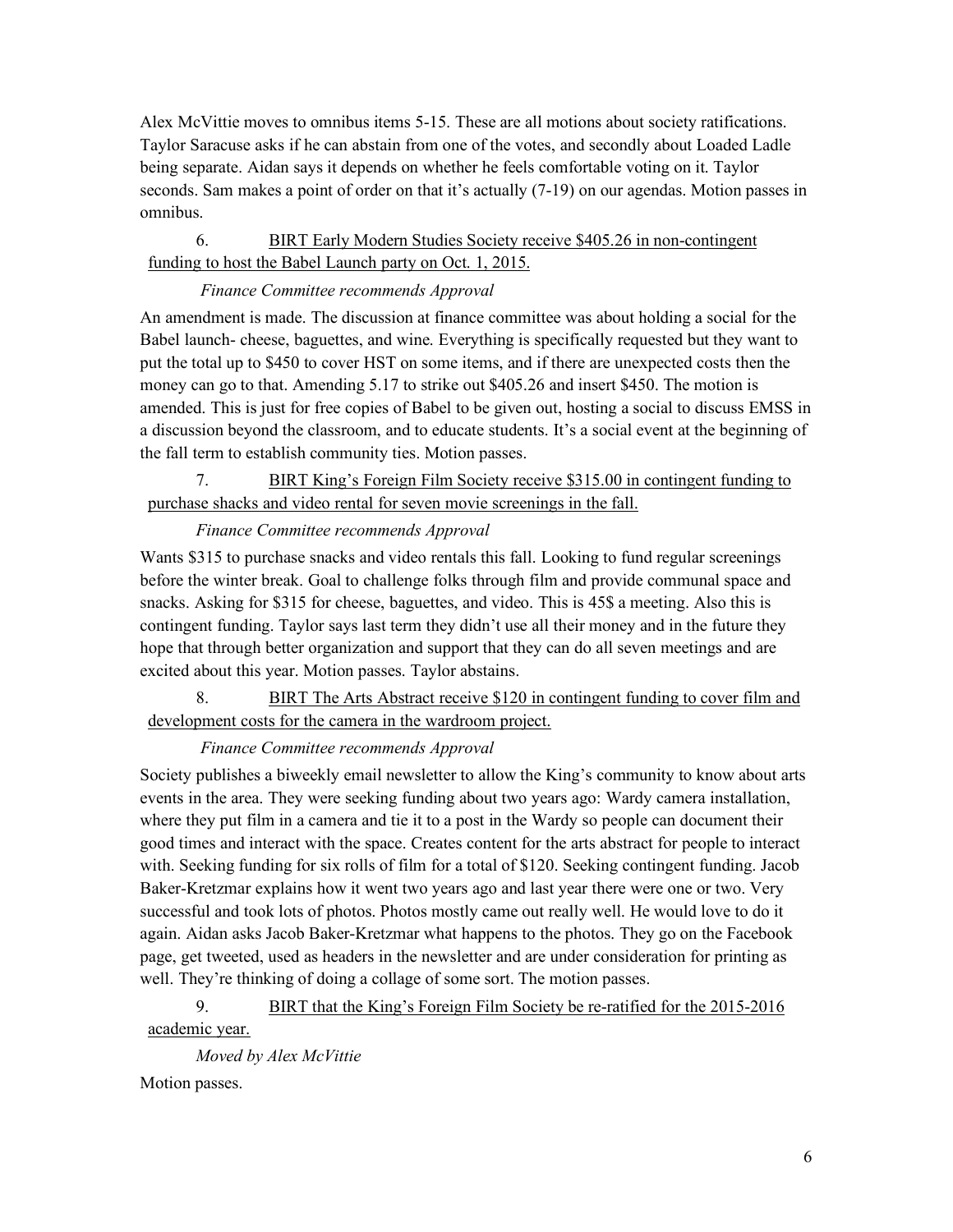### 10. BIRT that the King's/Dalhousie Fashion Show be re-ratified for the 2015-2016 academic year.

*Moved by Alex Bryant*

Motion passes.

11. BIRT that the King's Jewish Connection be re-ratified for the 2015-2016 academic year.

*Moved by Alex McVittie*

Motion passes.

# 12. BIRT the Early Modern Studies Society be re-ratified for the 2015-2016

academic year.

*Moved by Alex McVittie*

Motion passes.

13. BIRT the DSS be re-ratified for the 2015-2016 academic year.

*Moved by Alex McVittie*

Motion passes.

14. BIRT the King's Understudies be re-ratified for the 2015-2015 academic year.

*Moved by Alex McVittie*

Taylor Saracuse asks what this society is. Meg and Julia say that this is the old Footlights group and they changed the name so that Cambridge wouldn't sue them.

Motion passes.

15. BIRT the King's Feminist Collective be re-ratified for the 2015-2016 academic year.

*Moved by Alex Mcvittie*

Motion passes.

16. BIRT the King's WUSC be re-ratified for the 2015-2016 academic year.

*Moved by Alex McVittie*

Motion passes.

16. BIRT the Arts Abstract be re-ratified for the 2015-2016 academic year.

*Moved by Alex McVittie*

Motion passes.

17. BIRT the Students Advocating for a Representative Curricula ( SNARC) be reratified for the 2015-2016 academic year.

*Moved by Alex Mcvittie*

Motion passes. SNARC wants to purchase bouquets of flowers. Aidan McNally is impressed with their work despite just being ratified a few short months. They have been running stats on FYP curricula. They are now talking about changes and improvements. They want to give flowers to section directors for including non-white-dude authorial voices to recognize those who've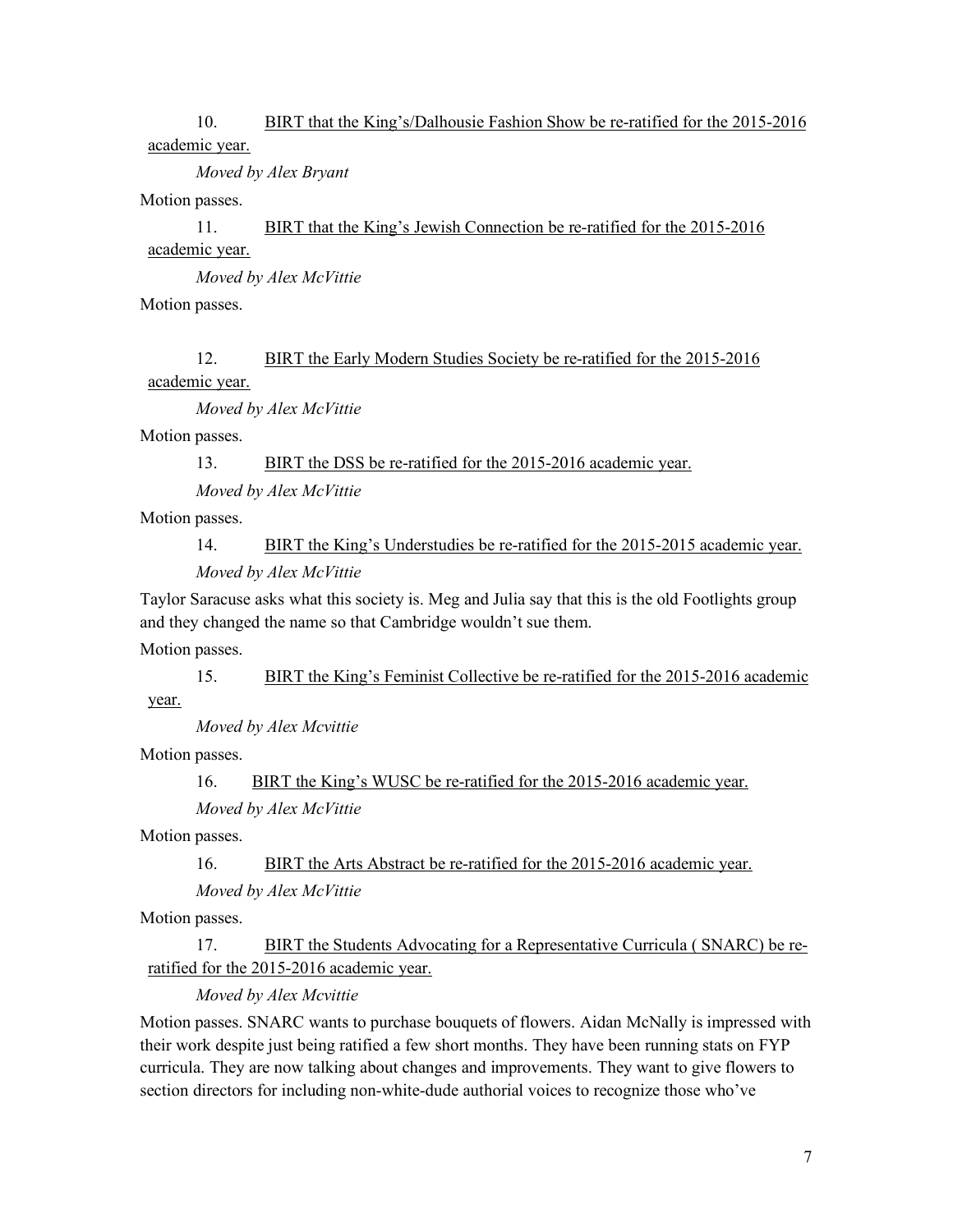included female voices and to introduce SNARC to first year students. Aidan explains that contingent funding is where societies get refunded what they spend. They have bought 5 cheap Superstore bouquets for \$50. Finance committee recommended approval. Meg says that the cheapest bouquet was \$10. Zoe asks who isn't getting a bouquet, and the answer is the section 1 coordinator.

# 18. BIRT the Loaded Ladle is ratified for the 2015-2016 academic school year. *Moved by Alex McVittie*

Motion passes. Taylor asks why it's considered a society. Alex McVittie says it's because now they have people at King's giving out food. Now we can have King's representation on the Loaded Ladle board. King's will be doing a levy this year to see who is interested in getting involved. There is interest in creating said levy, but nothing has been done yet. Alex Bryant says the Ladle is ratifying because King's disproportionately uses the Ladle. In the past they've booked rooms here. They'd like to run more events here, as a kind of cross-ratification. Jenn from the Galley used to work as a facilitator for the Ladle so if we need anything from the Galley, then this might help too. Joy asks about Sodexo as competition. Alex says they need to sign a liability waiver, and they can negotiate that with Celine. As this is very preliminary, then that's fine. Jacob Baker-Kretzmar says it's in the Galley and the Wardy.

## 19. BIRT that Hannah MacDougall, Brandy Whitford, Abby Borron, and Elena Blomley , be placed on the Equity Affairs Committee for the 2015-2016 academic year.

#### *Moved by Alex McVittie*

Alex McVittie gets Alex Bryant to explain the committee. It was created five years ago. Alex Bryant called it for the first time last year. The wording is very vague in bylaws. It's unclear to the union execs what they ought to do with the committee. They're considering the mandate of the committee this fall and hoping to pursue it this winter. Jacob Baker-Kretzmar asks if the terms of reference have been edited already, and Alex Bryant says no. Alex McVittie motivates for Abby Borron, Hannah nominates Brandy Whitford, Alex McVittie nominates Elena Blomley, and Sofia motivates for Olivia Huynh. Hannah MacDougall nominates herself. We move to a vote. Alex says Abby is in second year and is involved and passionate about King's student life, makes strides to create a safe and equitable environment for everyone around her. She is energetic and happy. Hannah says Brandy is our external advocacy and stands with Pride, passionate about equity, already is very involved and wants to get her involved at this level. She's in second year. Alex says Elena is a first year student who wants to educate herself on the matter, says that there wasn't anything like this in high school despite her interest, King's is a good place to learn about it, and is very passionate about it. Olivia wants to get more involved. Very fun to work with, easygoing, part of societies, etc. Hannah MacDougall is in second year and worked at King's for equity all summer, familiar with everything already, likes to educate herself on different issues and wants to learn more about that. She wants to make our campus a safe place and to involve herself with the union. There are five names and four blanks. They are filled by Hannah MacDougall, Brandy Whitford, Abby Borron, and Elena Blomley. Motion is adopted.

21. BIRT that Hayley Zacks and Catherine Thomas be placed on the Environmental Affairs Committee for the 2015-2016 Academic year.

*Moved by Alex Bryant*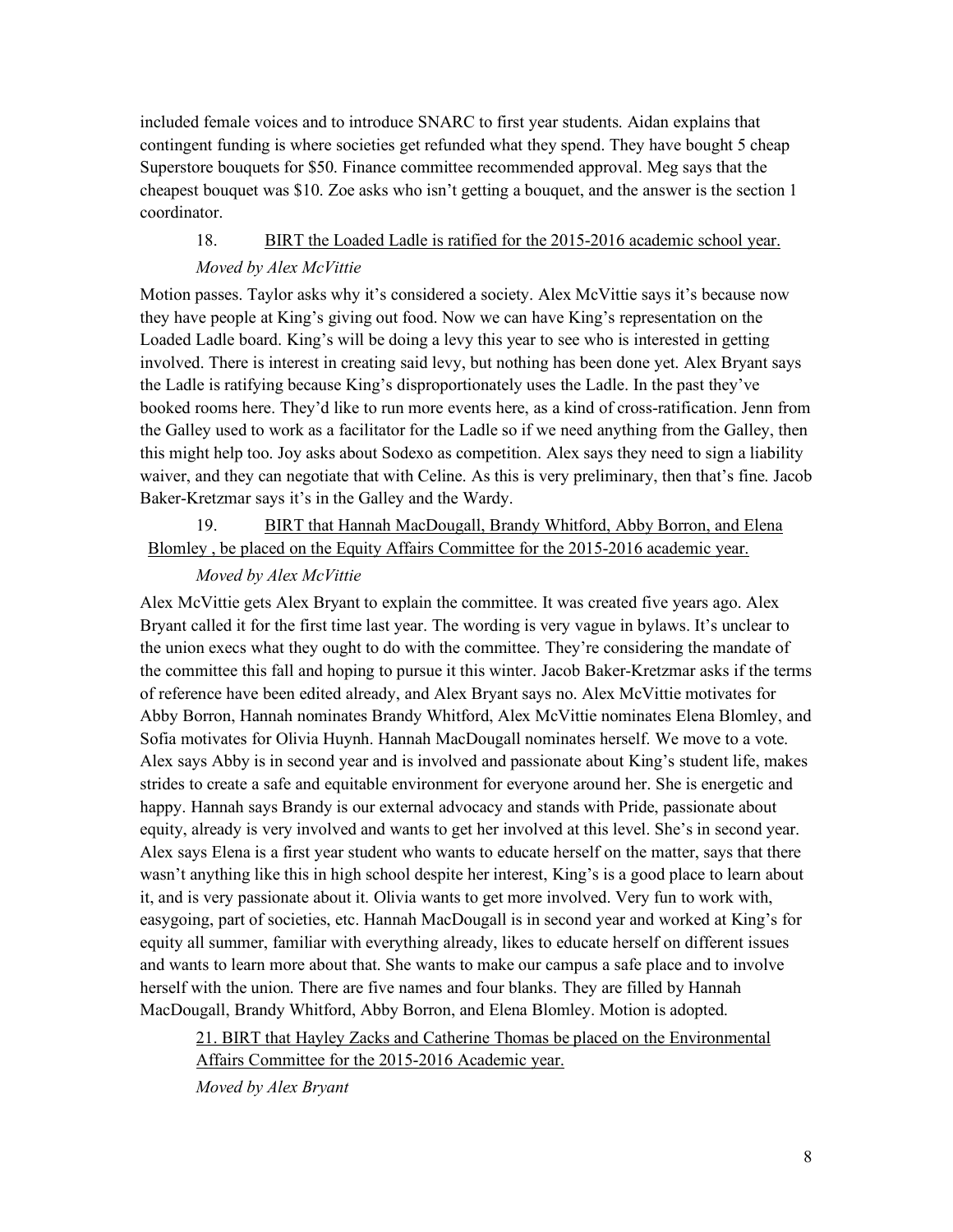Hannah explains that this committee is about sustainable policy for the union, co-chaired by herself and Matt Green. Hayley Zacks is nominated, as well as Catherine Thomas,and Jessica MacIsaac. Hayley is motivated by her passion for environmental protection, understanding of sustainability, working with different organizations, including an organic farm, etc. She loves environmental policy and would love to work on issues she's dedicated to. Catherine is a member of SUST King's and has helped with events like Earth Week, DIY cosmetics, an eco fair she organized, etc. She was working at an ecology non-profit these past few summers. She managed compost, has experience with committees, etc. Jessica would love to aid the KSU. She has previous experience with an environmental club in her high school, where she made initiatives to ban water bottles, gave documentary screenings, etc. Hayley Zacks and Catherine Thomas are filling the blanks. Motion adopted.

# 22. BIRT that Nikki Foley, Julia-Simone Rutgers, and Curran MacConnell be placed on the Galley Board of Directors for the 2015-2016 Academic School year.

#### *Moved by Hannah Kaya*

The Galley is a great place and one where the Board will meet more often than in past years. We move to nominations. Aidan nominates Nikki Foley and Alex nominates Hannah MacDougall. Sofia nominates Julia-Simone Rutgers. Curran MacConnell is nominated as well. Nikki is a third year student, and has been on many committees at King's. She is diligent and detail oriented, a great member of the committee. Julia-Simone came immediately to talk about the Galley last year at the society fair. She would love to join. Hannah is here and a powerhouse on campus. She would be a great addition to the board and would bring professionalism and enthusiasm to meetings. Curran is passionate, critical, and loves getting involved. He wants it to be a healthy fixture of King's, and he's a math major and would love to do this. The blanks are filled by Nikki Foley, Julia-Simone Rutgers, and Curran MacConnell. Motion passes.

23. BIRT that Emma Jones, Melina Zaccaria, and Zoe Brimacombe be placed on the Watch Board of Publishers for the 2015-2016 Academic School year.

#### *Moved by Aidan McNally*

The Watch board meets with the publisher, members, the chair of council, and serves as a financially responsible overview of the Watch. Aidan nominates Emma Jones and Melina Zaccaria. Zoe nominates herself. Emma has written for the Watch many times, is very active in King's life, was a frosh coordinator and knows King's very well. Melina has been on council for a year, has been here for some trouble between the Watch and the KSU and thinks it's a valuable place and that she could bridge the gap. Zoe has experience sitting on boards and committees and wants to be more involved in levied societies. There are no objections to filling blanks with these three names. Motion passes.

#### 6. New Business

Sam asks if he can bring up new business. He is president of WUSC and as a levied society they have to vote on procedure for levy each year. This requires all members of exec and external VP, faculty member and King's student representative. This does need to be voted on in council. Alex says a vote happens at general meeting. Anika was student representative last year, but had to be voted on as student body representative. Alex Bryant proposes a motion.